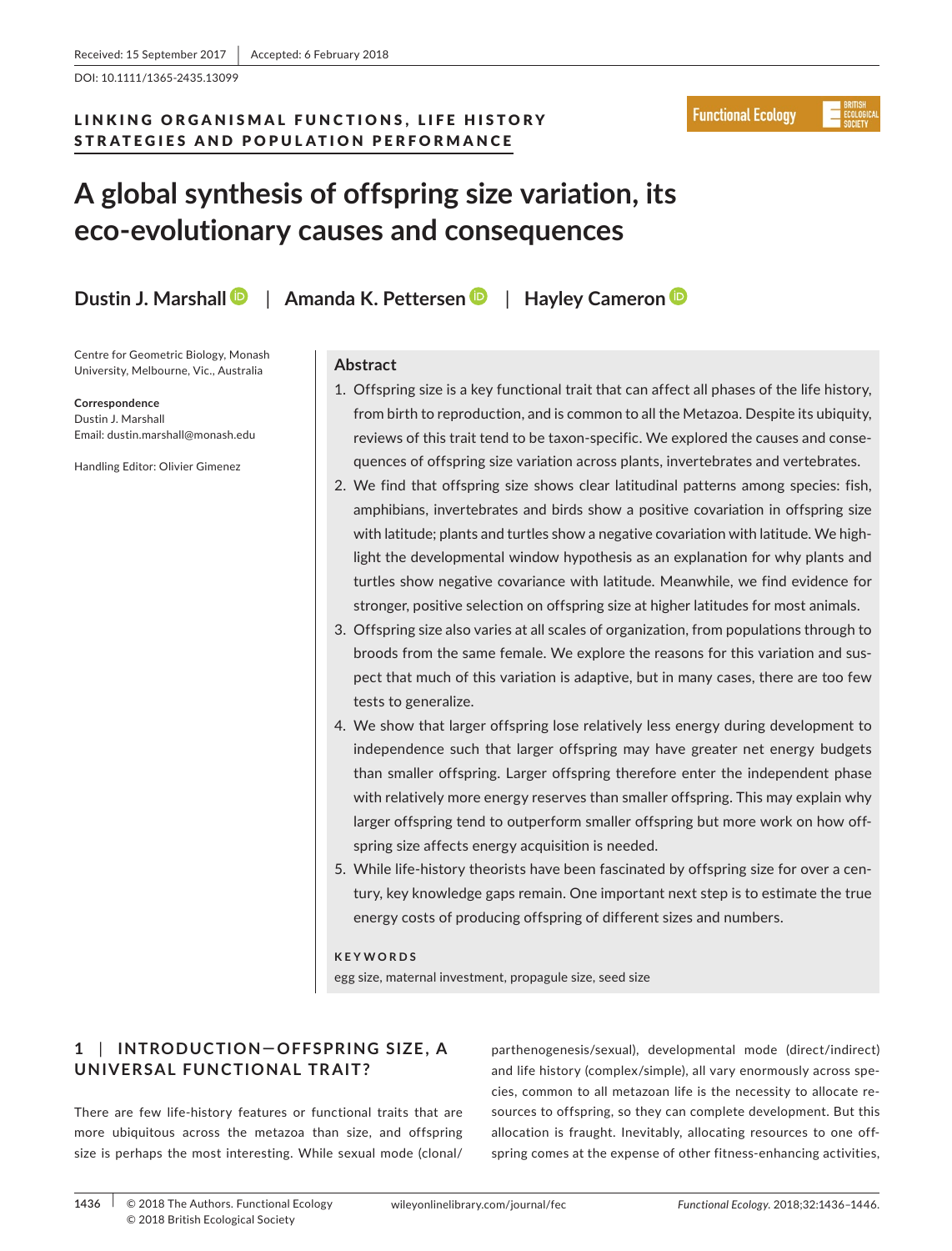such as allocation to other offspring, current performance or future reproduction. Intuitively, we expect larger offspring, those that receive more parental resources, to have higher fitness than smaller offspring, and indeed, this has been demonstrated repeatedly. Thus, at some level, parents face a universal trade-off between producing many, poorer performing offspring and fewer, better performing offspring. This offspring size-number trade-off was first modelled formally by Vance (1973), but is better known from Smith and Fretwell (1974), and forms the lens through which the evolutionary ecology of offspring size is viewed.

Because the offspring size-number trade-off is common to all metazoans, we are afforded the rare opportunity to gain insights from comparisons across the entire tree of multicellular life. Yet remarkably, such comparisons are lacking—much of the offspring size literature remains taxon-specific, with too little exchange among say, the seed literature (Moles & Westoby, 2003), the bird-egg literature (Krist, 2011) and even between the marine fish and invertebrate literature (Kamler, 1992; Marshall, Krug, Kupriyanova, Byrne, & Emlet, 2012). Broad synthetic efforts that span the major phylogenetic groups are largely lacking, despite the commonality of ideas. Indeed, most offspring size reviews are taxon-specific; the most recent general review was over 20 years ago (Bernardo, 1996). While these taxon-specific reviews have been excellent for advancing the field, their capacity for identifying patterns and contrasts among broad taxonomic groups is intrinsically limited.

Here, we seek to unify our understanding of offspring size by working across taxonomic boundaries to make what generalizations are now possible, and identify both commonalities and contrasts among groups. Such an approach is not without risk (as we stray beyond our taxonomic expertise) and downsides (we must be briefer than we would prefer). For instance, we prioritize empirical studies over theoretical ones, but we recognize theoretical approaches are essential. We review the concept of offspring size as a functional trait and explore patterns in offspring size variation at all levels of biological organization, from among species to within clutches from the same parent. Next, we examine how offspring size covaries with offspring fitness and why offspring size affects fitness, using energy as a common currency that applies across all taxa. Finally, we identify and prioritize the key questions that remain outstanding with regard to offspring size.

Offspring size is only one axis on which parental investment can vary but we believe it is the most useful. Offspring size at independence from parents is the perhaps the best and simplest metric by which to measure per offspring investment for most organisms that lack post-parturition care if it captures the majority of energy investment a parent makes in each offspring. Across species, larger offspring have more energy than smaller offspring. Across a wide variety of marine invertebrates (Marshall, Reitzel, & McAlister, 2017), plants (Leishman, Wright, Moles, & Westoby, 2000), birds (Williams, 1994), fish (Wootton & Smith, 2015) and insects (Fox & Czesak, 2000), larger offspring have greater dry weights, protein and energy contents than smaller offspring, although this relationship is imperfect and composition can vary.

# **1.1** | **Offspring size and the duration of development**

In 1973, Vance brilliantly intuited that offspring size must affect the duration of the developmental period. Vance assumed that larger embryos take longer to reach the same developmental stage as smaller embryos. This assumption has intuitive appeal—if rates of cell cleavage are relatively constant across species, then inevitably larger eggs take longer to become embryos. While well known to marine invertebrate biologists, Vance's models are less appreciated by those working in other groups. Very early studies also supported the idea that larger eggs take longer to become larvae (Morgulis, 1909), and as Vance's pioneering models, it has become increasingly apparent that embryos from larger-egged species take longer to develop than embryos from smaller-egged species. In birds, insects, fish and plants, offspring size strongly affects amongspecies patterns in time to hatching or germination (Maino, Pirtle, & Kearney, 2017; Moles & Westoby, 2003; Pauly & Pullin, 1988; Rahn & Ar, 1974). Similar effects are observed in mammals with regard to gestation (Blueweiss et al., 1978). In marine invertebrates, where development is complicated by larval feeding in some groups, larger embryos take longer to hatch more generally, although the total larval period may not be longer overall (Marshall & Keough, 2008; Marshall et al., 2017) similar effects have been noted in frogs (Morgulis, 1909). As discussed later, the effect of offspring size on developmental duration may be a key driver of latitudinal patterns in offspring size across species.

Within species, the effects of offspring size on development are far less clear. For some groups, intraspecific patterns mirror interspecific patterns (Kamler, 1992), whereby larger eggs take longer to develop, but the converse is also true (Marshall & Keough, 2008; Schenk & Sondgerath, 2005). Why these effects seem so consistent among species, but so variable within species is unclear—although could simply be driven by effect size and statistical power (there is more offspring size variation among species than within). Resolving this question is important, however, because size and developmental duration can critically affect dispersal distances of offspring, such that mothers may alter the dispersal potential of their offspring through maternal provisioning. Such effects are particularly important for plants and sedentary marine invertebrates (Leishman et al., 2000; Marshall & Keough, 2008; Wang & Ives, 2017), where the early life-history stages are also the most dispersive, but offspring size also affects dispersal in groups with highly mobile adults (such as fish; Einum et al., 2011; Kamler, 1992).

#### **1.2** | **Biogeographical patterns in offspring size**

Spatial patterns in offspring size among species are often striking. For example, marine life-history theoreticians noted a strong relationship between offspring size and latitude in the 1930s (Thorson, 1936). Such patterns have only become more apparent as studies accumulate; across taxa, offspring size covaries with latitude but remarkably, no broad syntheses of these patterns exists. We compiled these taxon-specific syntheses of biogeographic variation in offspring size to yield the largest and broadest database of offspring size ever compiled (see Supporting Information for details).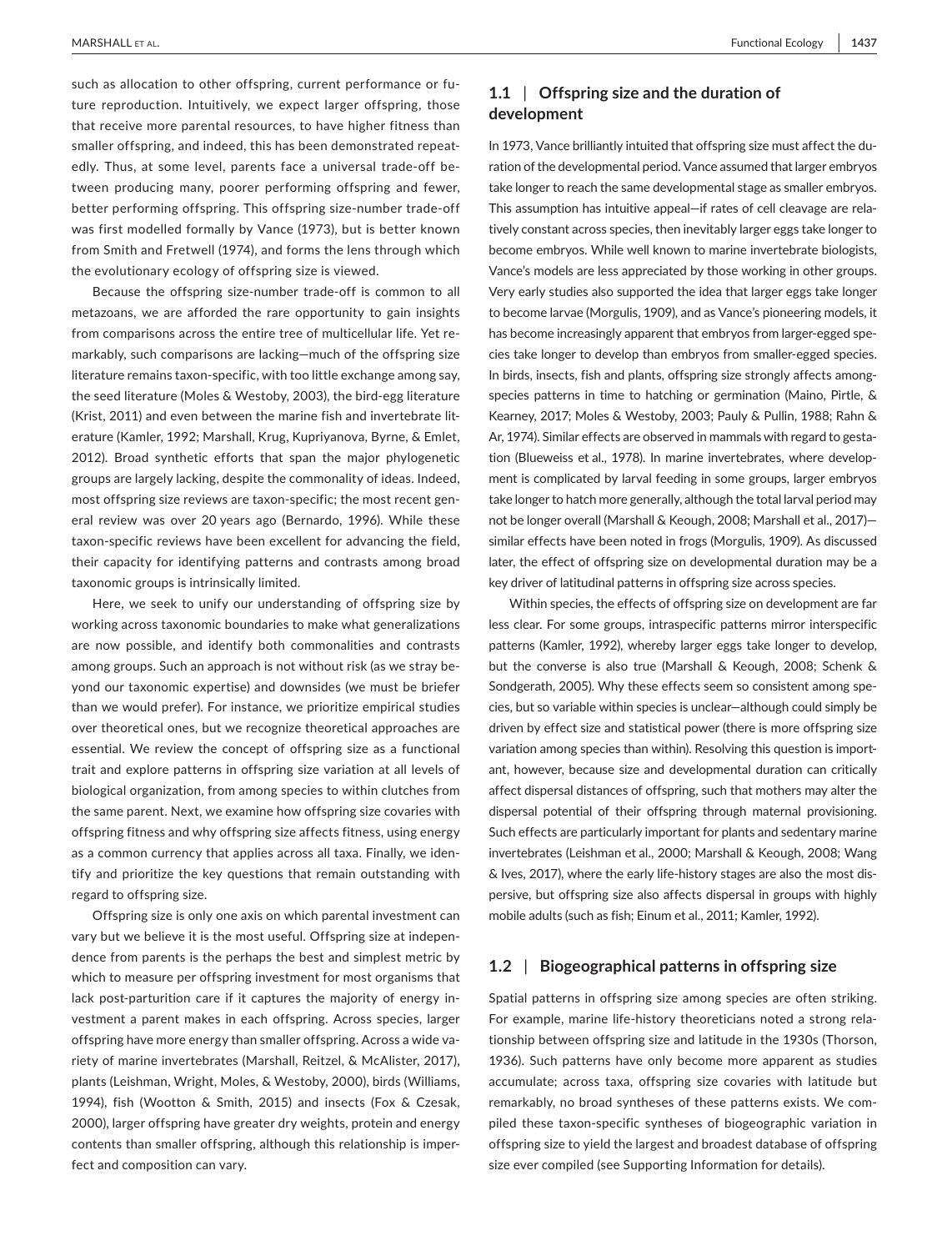

FIGURE 1 Spatial patterns in relative offspring size across latitude for different (a) terrestrial species—including different groups of birds, butterflies and plants, and (b) aquatic species—including different groups of marine and freshwater fish, turtles and marine invertebrates with different developmental modes (for the marine invertebrates, many phyla are included in each developmental mode and the snail, seastar and crab represent species with direct development, non-feeding larvae and feeding larvae, respectively). Note that these lines do not represent absolute offspring sizes, nor are their relative positions on the *y* axis representative. Rather the lines show the slope of the relationship between offspring size and latitude for each group, as well as the latitudinal extent of the underlying data. Importantly, the slope of the line for plants is extremely underestimated relative to the other studies because this group shows much higher levels of variation (4 orders of magnitude) in offspring size across the latitudinal gradient)

Our synthesis found that biogeographical patterns in offspring size fell into two broad groups (Figure 1): those that show a negative relationship between offspring size and latitude; and those that show a positive relationship between offspring size and latitude. Plants show the most reliable and strongest covariation between latitude and offspring (seed) size. Moving from the tropics to the poles, seeds become much smaller. Turtles also show a negative relationship between latitude and offspring size. In contrast, offspring size for all other animal groups positively covary with latitude. We note, however, that for one group (minnows), there was no indication of a relationship. For this group, all but one species came from the same 10° latitudinal band, suggesting limited power to detect any differences.

Some generalizations seem possible based on our compilation. Plants generally show a consistent negative relationship between seed size and latitude. In contrast, it is clear that most animals (except turtles) show strong positive covariance between offspring size and latitude. Why turtles show the opposite pattern is unclear—this group shows the standard Bergmann size cline whereby lower latitude species tend to be smaller adults (Ashton & Feldman, 2003), and so maternal body size constraints are unlikely to drive the pattern. We suspect that both turtles and plants show different patterns to most other animals because of the way offspring size and temperature affects development across all of these groups.

# **1.3** | **Developmental windows as a driver of latitudinal offspring size variation**

Plant and animal life-history theorists have tended to invoke different factors when considering biogeographical patterns in offspring size. Nevertheless, we suspect there is some newfound

potential for unifying explanations. Discussions of latitude–seed size relationships have traditionally focused on biotic factors that covary with latitude such as herbivory and competition (Leishman et al., 2000; Moles, Warton, Stevens, & Westoby, 2004; Moles & Westoby, 2003). More recently, however, explanations of latitude–seed size relationships have focused on scope for growth and development (Moles & Westoby, 2003). Temperature strongly affects development rates in all organisms—small increases in temperature yield massive increases in developmental rate (Gillooly, Charnov, West, Savage, & Brown, 2002). Higher latitudes have far fewer warmer days and therefore provide shorter windows for rapid seed development (de Casas et al., 2017). Seed size, among species at least, positively covaries with development time and so it is argued that large seeds simply cannot complete development at higher latitudes (Moles & Westoby, 2003). Interestingly, the same argument has been invoked independently for turtles (Iverson, Balgooyen, Byrd, & Lyddan, 1993). Larger turtle eggs take longer to develop (Iverson et al., 1993), and as turtle eggs are largely at the mercy of ambient temperature regimes, large eggs may simply fail to complete development in the shorter warm periods of high latitudes.

But if developmental windows drive offspring size covariance patterns with latitude, why do birds and other animals produce larger offspring at higher latitudes, while plants and turtles show the converse? A key difference between birds and turtles of course is that birds typically incubate their eggs such that environmental temperature would more strongly affect development for turtles relative to birds. Other reptiles (e.g., squamates, crocodiles) that show limited thermoregulation of their nests would represent a key group in which to test the developmental window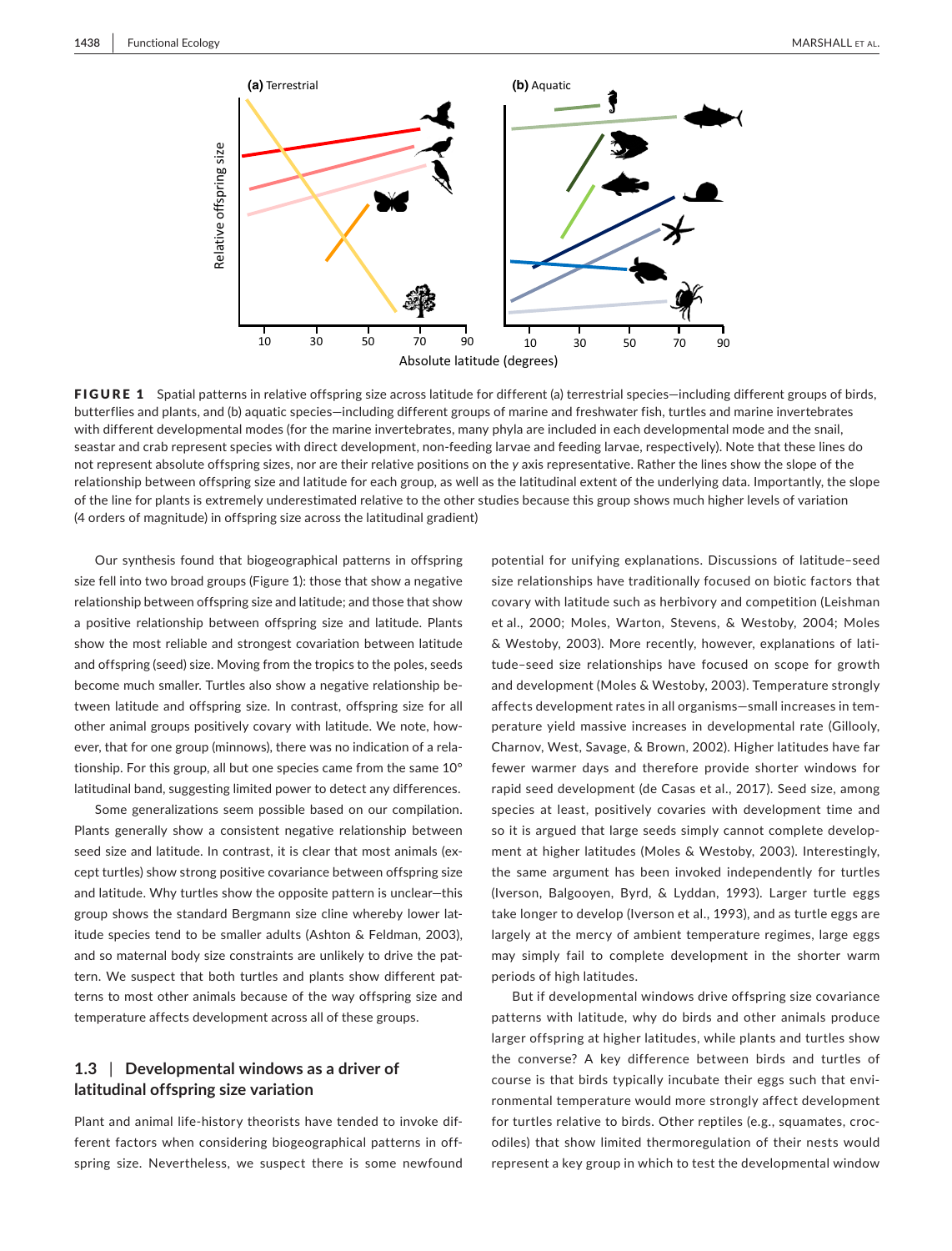hypothesis, yet compilations of egg size variation in these groups are lacking.

Biogeographic patterns in offspring size for non-avian animals other than turtles, however, appear to contradict the developmental window hypothesis. Certainly, egg size positively covaries with developmental time among species of both invertebrates and fish (Gillooly et al., 2002; Pauly & Pullin, 1988; Pepin, 1991), so we would expect these ectotherms to follow the same patterns as turtles. One speculative explanation is that because eggs are typically much smaller in fish, amphibians and invertebrates relative to other vertebrates and the seeds of plants, developmental windows might be less severe in fish and invertebrates. We predict that once developmental window constraints are removed, all else being equal, selection for larger offspring may be stronger at higher latitudes, potentially explaining the production of larger offspring towards the poles in these groups. In the next section, we formally test whether there are any apparent geographic patterns in selection on offspring size.

# **2** | **OFFSPRING SIZE–FITNESS RELATIONSHIPS**

Offspring size affects fitness. While this seems straightforward, there are remarkably few formal compilations of the relationship between offspring size and fitness (but see Rollinson & Rowe, 2015). We expanded the dataset of Rollinson and Rowe (2015) to examine the spatial patterns in linear selection across latitudes and conducted a phylogenetically controlled analysis using weighted regression (see Supporting Information for details). As expected, selection on offspring size is generally (though not invariably) positive with an average standardized selection gradient of 0.125 and an average selection differential of 0.145 across all studies. We found that the strength of selection on offspring size increases with latitude; although this pattern is only apparent for selection differentials, but not selection gradients (Figure 2). Overall, stronger positive selection tends to favour larger offspring at higher latitudes relative to lower latitudes, providing some support for our suggestion that biogeographic patterns in selection may drive latitudinal patterns in offspring size observed in some groups (discussed above). Nevertheless, our results are very preliminary as there are few formal estimates of selection on offspring size generally, and we encourage future studies of offspring size effects to provide such estimates.

The mechanisms mediating latitudinal variation in selection are unclear. It is always tempting to invoke differences in mean conditions across latitude as drivers of latitudinal patterns. For example, earlier in this review, we invoked mean temperature and its effect on development as a driver of latitudinal patterns in offspring size. However, recent studies remind us that latitudes differ in ways beyond mean conditions. For example, the seasonality and predictability of conditions also differ dramatically across latitude, and both mediate selection on, and shape spatial patterns in, offspring size (Marshall & Burgess, 2015).



FIGURE 2 Spatial patterns in linear selection on offspring size across latitude. Each point is a single estimate of selection and selection differentials are shown in green, while selection gradients are shown in blue

# **3** | **INTR A SPECIFIC VARIATION IN OFFSPRING SIZE**

In this section, we consider variation among populations, mothers and siblings. We consider two different drivers of variation in offspring size: extrinsic or environmental sources and intrinsic sources. These distinctions are largely artificial and simply for convenience—in reality, environmental factors such as food availability can quickly translate into intrinsic factors such as maternal phenotype. Nevertheless, we would argue that the field has progressed in its understanding of external, rather than internal drivers of variation in offspring size, and so we make these distinctions here.

### **3.1** | **Environmental sources of variation**

Life-history theoreticians have long known that offspring size varies with environmental conditions such as temperature, local food regimes, competitors and stressors. Traditionally, there was a tendency to simply assume that poor quality maternal conditions would translate to the production of poor quality (i.e., smaller) offspring, otherwise known as a transmissive maternal effect (Marshall & Uller, 2007). Pioneering work by Chuck Fox and others overturned these assumptions, showing that often, the opposite was the case: mothers in poor quality environments often produce larger offspring (Fox, Thakar, & Mosseau, 1997). Increasingly, it seems that much of this variation is driven by adaptive transgenerational plasticity on the part of parents whereby mothers anticipate the environment their offspring are likely to experience and provision their offspring accordingly (Allen, Buckley, & Marshall, 2008). Mothers often produce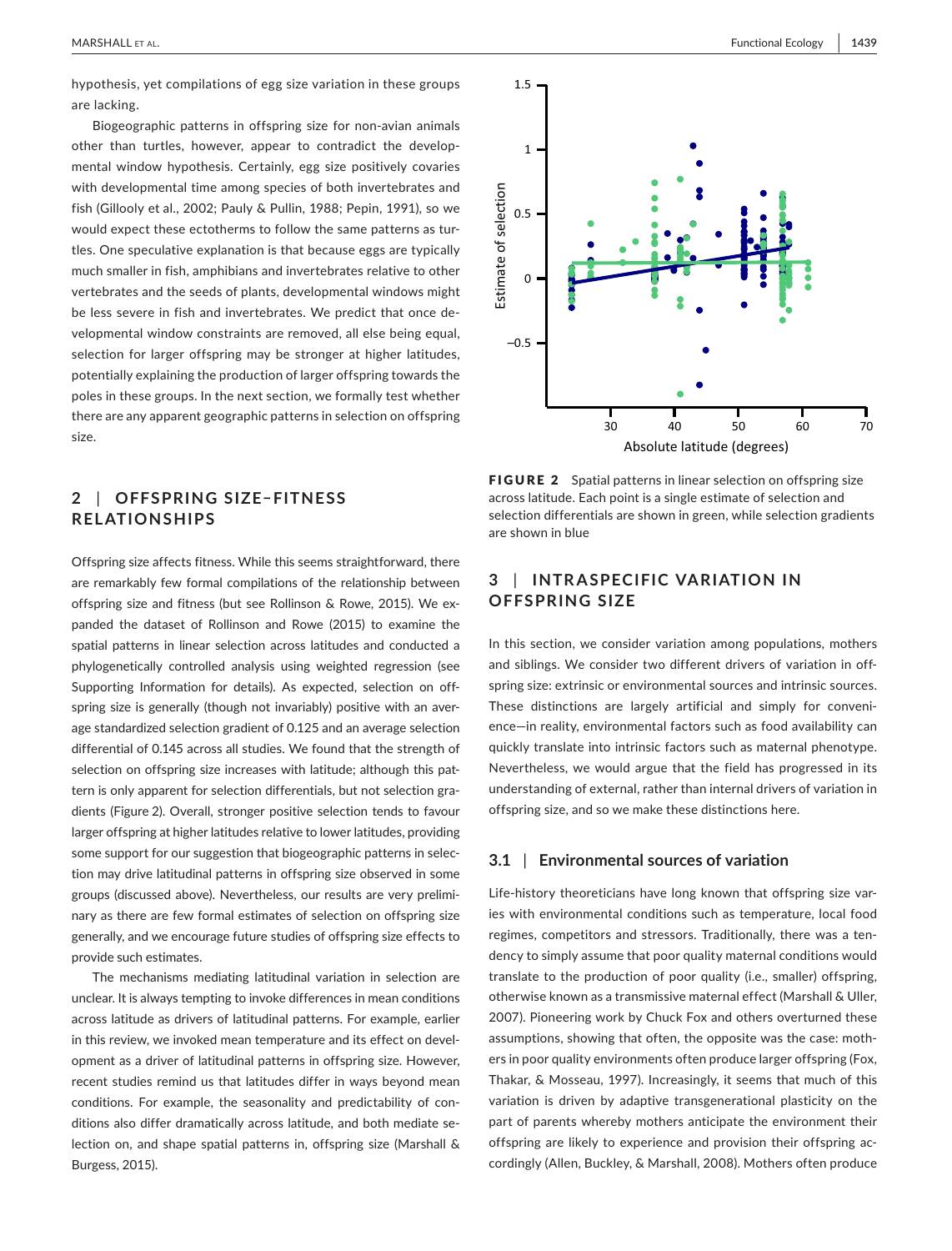larger offspring when competition is more intense or food availability/quality is lower (Bashey, 2008; Plaistow, Lapsley, & Benton, 2006). Such anticipatory maternal effects can work both ways mothers can also reduce the size of their offspring when conditions are benign. A beautiful meta-analysis by Swanson et al. (2016) showed that, across many species of butterfly, mothers decrease the size of their eggs when laying on higher quality food sources, allowing them to lay more eggs overall. Thus, offspring size is typically the functional trait by which mothers buffer their offspring from harsher environments or maximize fecundity in more benign environments. Such anticipatory maternal effects are particularly likely when the environment affects resource availability and the maternal environment is a good predictor of the offspring environment (Burgess & Marshall, 2014). Importantly, a recent meta-analysis of parental effects found they were often not adaptive (Uller, Nakagawa, & English, 2013). We suspect that this meta-analytical result reflects the nature of the tests that have been made so far—most have manipulated maternal environment without formally considering whether such manipulations are meaningful in that they provide reliable cues to mothers about their offspring's likely environment. Maternal effects are no panacea, but we believe that more careful consideration of the reliability and predictability of parental environments as cues for offspring provisioning decisions should result in better estimates of the prevalence of adaptive parental effects.

Temperature has also long been recognized to covary with intraspecific variation in offspring size in ectotherms. Mirroring interspecific patterns discussed above with regard to latitude, in animals at least, warmer mothers tend to produce smaller offspring than cooler mothers across a range of animal taxa (Atkinson, Morley, Weetman, & Hughes, 2001). While some have speculated that this pattern is a product of physiological processes (Van der Have & de Jong, 1996), we suspect it is actually an adaptive response to differences in the costs of development at different temperatures (Kamler, 1992). Interestingly, in both vertebrates and invertebrates (Bownds, Wilson, & Marshall, 2010; Burgess & Marshall, 2011; Fischer, Bot, Brakefield, & Zwaan, 2003), smaller offspring tend to perform better in higher temperatures and vice versa when both parental and offspring environmental temperatures are manipulated, indicating that temperature-mediated changes in offspring size are likely to be adaptive.

It is worth noting that maternal manipulations of offspring in response to environmental changes are unlikely to be perfect, and that particular attention should be paid to changes in the offspring size fitness function across environments, and whether it is biologically likely for mothers to anticipate such changes (Burgess & Marshall, 2014). In some instances, the environment might be so bad that no amount of provisioning will increase offspring fitness (Allen et al., 2008). In these instances, mothers appear to change the size of their offspring, not so the offspring can perform better in the local environment, but so the offspring can escape that environment. Because offspring size affects development time, dispersal probability or dormancy duration (de Casas et al., 2017; Marshall & Keough, 2008; Wang & Ives, 2017), mothers may alter the dispersal potential

or dormancy of their offspring by manipulating offspring size. Thus, maternal effects on offspring size insulate offspring from particularly bad local environments by facilitating dispersal out of that environment, or delaying development such that the environment is likely to improve.

## **3.2** | **Intrinsic sources of variation**

Mothers that experience the same environment may still produce offspring of very different sizes and much of this variation seems correlated with maternal phenotype—particularly maternal size and age (Marshall, Heppell, Munch, & Warner, 2010). Within a wide range of taxa, larger mothers produce larger offspring (Lim, Senior, & Nakagawa, 2014). Rollinson and Rowe (2016) recently provided an excellent summary of this topic, and we share their view that nonadaptive, constraint-based arguments regarding maternal size–offspring size (MSOS) correlations are unlikely to be broadly applicable. In their review, Rollinson and Rowe highlight two schools of thought for why MSOS correlations might be adaptive. Briefly, one school of theory assumes that because larger mothers are more fecund or select different habitats than smaller mothers, the offspring from larger mothers have a different offspring size fitness function than the offspring of smaller mothers (Marshall et al., 2010; Rollinson & Hutchings, 2011). Thus, larger mothers place their offspring in environments that select for larger optimal offspring sizes, and so produce larger offspring. Rowe and Rollinson are somewhat dismissive of such explanations, but we believe there is insufficient evidence to discount these ideas, and direct tests of the theory are still rare (Cameron, Monro, Malerba, Munch, & Marshall, 2016; Plaistow et al., 2006; Rollinson & Hutchings, 2010). We therefore encourage more empirical work along this line.

The second school of thought proposes that maternal size alters the costs of producing offspring independently of the offspring size fitness function. This theory was pioneered by Sakai and Harada (2001), with subsequent iterations and modifications (Filin, 2015). Essentially, these theories predict that if larger mothers can mobilize more nutritional resources more quickly, and offspring use resources while being provisioned, then larger mothers are able to produce larger offspring more cheaply than smaller mothers. While the key assumptions of these models seem reasonable, empiricism again lags behind, with very few direct tests.

Rollinson and Rowe suggest that maternal nutritional status, rather than maternal size per se, drives MSOS correlations. While nutritional status and maternal size are highly correlated in some species, we suspect that in others, mothers might be larger because of greater accumulated size from previous periods but can still have poor nutritional status in the current reproductive round. As Rollinson and Rowe suggest, a straightforward test would be to manipulate maternal size and current food regime orthogonally and examine the relationship between maternal size and offspring size.

In addition to varying with maternal size, offspring size also covaries with maternal age. In some instances, this covariance appears to be driven by the fact that maternal age is a reliable predictor of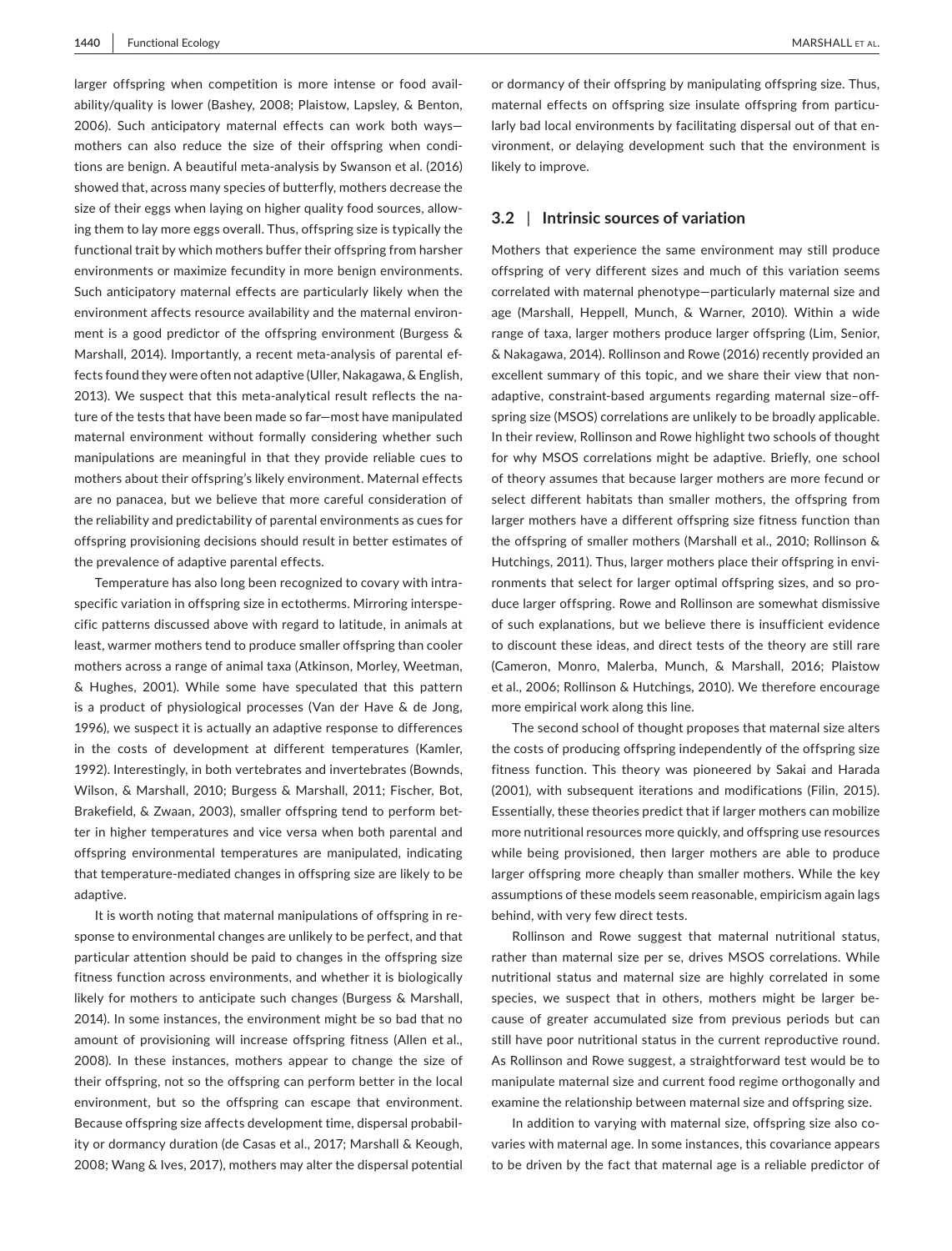offspring environment (Plaistow et al., 2006), but in others, it is unclear whether size or age is the driver. While theory has explored these issues specifically and sought to disentangle size and age (Kindsvater, Alonzo, Mangel, & Bonsall, 2010), too few empirical studies have sought to disentangle these factors (Green, 2008).

Determining the drivers of MSOS correlations is particularly important given that many harvested species suffer shifts in mean body size (Hixon, Johnson, & Sogard, 2014). If larger mothers produce offspring of different quality than smaller offspring, then removing larger mothers will have disproportionate impacts beyond any fecundity effects alone (Hixon et al., 2014). Crucially, the two schools of thought regarding the drivers of MSOS correlations have different consequences for offspring quality—one implies that offspring quality (irrespective of offspring size) is unchanged across maternal sizes, the other does not (Marshall et al., 2010). Thus, resolving this issue is not only important to life-history theory, it is also crucial for the management of harvested species.

#### **3.3** | **Offspring size variation within mothers**

Offspring from a single reproductive bout are never perfectly uniform in size, although this variability is often underestimated (Turnbull, Santamaria, Martorell, Rallo, & Hector, 2006). Indeed in some groups, offspring size variation within a clutch exceeds the variation observed among mothers (Kamler, 1992; Marshall, Bonduriansky, & Bussiere, 2008). Although widespread, offspring size variation within broods (or clutches, litters, etc.) has received less empirical attention than at other scales. As such, the causes and consequences of within-brood variation remain unclear. Some authors suggest physiological constraints (Fox & Czesak, 2000) or family conflict (Kamel & Williams, 2017) may limit the capacity of mothers to equally provision their offspring. But given that mothers can adaptively alter the mean size of their offspring (discussed above), we suspect that mothers may adaptively control variance, at least to some degree. We review the adaptive explanations proposed to maintain within-brood variation, which generally fit into two categories: (1) bet-hedging hypotheses, and (2) sibling competition hypotheses.

# **3.4** | **Within-brood variation as a bet-hedging strategy**

As previously discussed, when mothers can anticipate the environment their offspring will face, they should produce offspring of a single, optimal size. But what if mothers cannot accurately predict the offspring environment? Theory predicts that in unpredictable environments, mothers "hedge their bets" by producing variable clutches to ensure that at least some offspring survive the prevailing conditions. In unpredictable environments, mothers that unequally provision their offspring therefore trade-off arithmetic mean fitness for reduced variation in fitness across generations, increasing longrun (geometric mean) fitness (Philippi & Seger, 1989). Within-brood variation is most commonly attributed to bet-hedging, but evidence

remains equivocal. Theory supports this idea when the offspring size fitness function is modelled as dome-shaped (Marshall et al., 2008), but not when offspring fitness is a positive function of offspring size (Einum & Fleming, 2004; McGinley, Temme, & Geber, 1987). Correlative studies suggest a positive relationship between environmental predictably and the level of offspring size variation within broods (Morrongiello, Bond, Crook, & Wong, 2012), but few studies have manipulated the offspring environment to explore maternal bet-hedging responses (but see Barbosa et al., 2015).

# **3.5** | **Within-brood variation mediates sibling competition**

In many systems, siblings can co-occur across small spatial scales for some of the life history, and can interact to alter one another's fitness. Theory suggests, within-brood variation may be adaptive if competition among different-sized siblings is asymmetric. In birds, hatching asynchrony may create competitive hierarchies where older, larger siblings out-compete later-hatched, smaller siblings for parentally supplied resources (Lack, 1947). Analogous theory in plants predicts within-brood variation is maintained by small-scale variation in seed density and asymmetric competition in favour of larger seeds (Geritz, van der Meijden, & Metz, 1999). A key assumption of these models is a colonization/competition trade-off in favour of smaller and larger seeds, respectively. Again, empirical support for these theories are rare. In contrast to competitive asymmetry hypotheses, novel evidence suggests that within-brood variation mediates facilitation in a sessile marine invertebrate. Cameron, Monro, and Marshall (2017) found that within-brood variation increases not only the collective performance of broods, but also the performance of individual offspring, irrespective of their size. These authors speculate that their results may be driven by food-resource partitioning among different-sized siblings, and is supported by evidence in frogs (Martin & Pfennig, 2010).

# **4** | **WHY DOES OFFSPRING SIZE AFFECT FITNESS? A FUNCTIONAL TRAIT APPROACH**

The vast majority of studies measuring the consequences of offspring size variation have focussed on the nature of the offspring size fitness function, where "fitness" may pertain to survival, growth rate, longevity or reproductive output (Bernardo, 1996). These phenomenological approaches provide strong evidence that offspring size covaries with fitness (Ronget et al., 2017). However, it is surprising that in most cases, the mechanism by which offspring size affects fitness remains unknown. While many species-specific explanations have been proposed, general mechanisms that apply across taxa are surprisingly limited. Given that the fitness benefits of having a larger size early in the life history are ubiquitous among species, we might expect to see general mechanisms driving this response.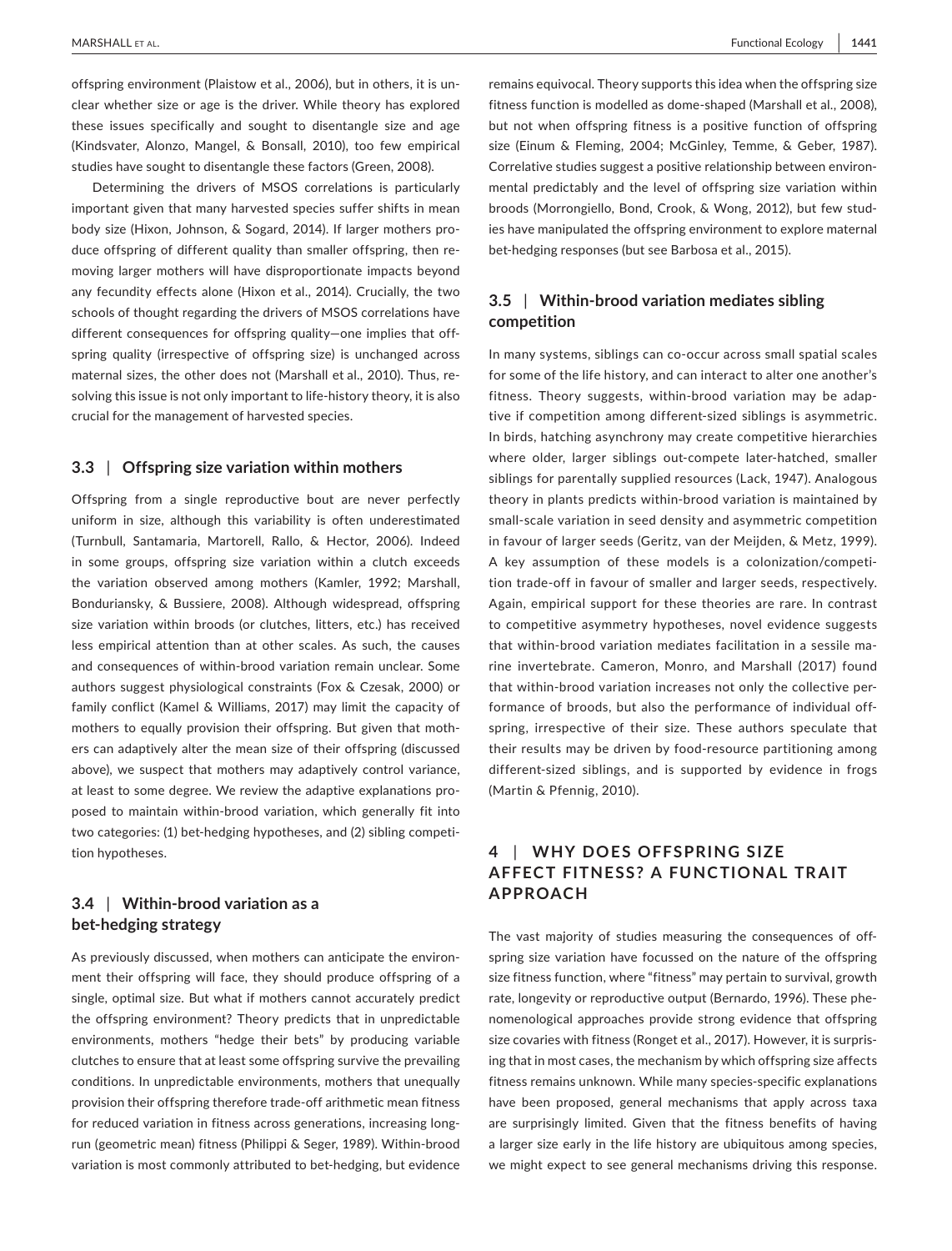Here we discuss potential drivers of the offspring size-performance relationship.

#### **4.1** | **Energy acquisition and energy loss**

All organisms uptake, transform and expend energy. The amount of energy available for key biological processes is thought to be closely linked to fitness. Because offspring often need to undergo some development before they can begin to feed, or cannot access the full range of nutritional resources available to adults, offspring are particularly reliant on parentally derived resources. As discussed earlier, the best predictor of parental energy investment seems to be offspring size for most taxa. Increased energy reserves may be a potential advantage to producing larger offspring, but it is also possible that there are higher costs associated with originating from a larger offspring size. In order for larger offspring sizes to carry an energy advantage, larger offspring must also possess or gain more energy relative to the costs of maintaining a larger size. In other words, for energy acquisition/use to provide a general mechanism for the offspring size–performance relationship, larger offspring size should have higher net energy available for fitness-enhancing functions than smaller offspring (Leishman et al., 2000). These benefits can arise via two non-mutually exclusive ways: (1) bigger offspring *acquire* proportionally more energy, or (2) bigger offspring *use* proportionally less energy.

It seems that larger offspring often access more energy resources than smaller offspring. In spadefoot toads, larger tadpoles originating from larger eggs can access a more nutrient-rich carnivorous diet, and thus potentially out-compete smaller, omnivorous tadpoles (Martin & Pfennig, 2010). Similarly, larger gape sizes at birth allow for more efficient energy acquisition and growth in some snakes and fish (Aubret, 2012; Kamler, 1992; Knutsen & Tilseth, 1985). In filterfeeding marine invertebrates, larger offspring initially produce more, or larger, feeding structures (Marshall et al., 2017).

In plants, seed size likely affects photosynthetic capacity (energy intake) by affecting the size of leaves that are produced by the seedling (Leishman et al., 2000). Numerous interspecific studies find that species with larger seeds typically produce seedlings with greater initial leaf mass (Moles et al., 2004), but intraspecific studies (which we are necessarily interested in when exploring mechanism) are rarer. Classic studies show that larger seeds produce larger cotyledons and have greater leaf surface area (Moegenburg, 1996; Stanton, 1984). Though rare, other intraspecific studies show seed size affects the size of the root mass, another way in which plants access essential resources (Bonfil, 1998).

While these studies imply that larger offspring can take in more energy than smaller offspring—it is unclear whether they can take in *disproportionately* more than smaller offspring (i.e., energy intake scales hyperallometrically). At this point, we think it is reasonable to assume that energy intake scales at least isometrically with offspring size, although we encourage formal tests. Such patterns of isometry takes on new significance when we also consider size-dependent energy use in offspring.

Energy use (metabolism) is likely to scale allometrically with offspring size. In most, if not all metazoans, metabolic rates scale to mass with an exponent less than 1—larger organisms have lower mass-specific metabolic rates (Pettersen, White, Bryson-Richardson, & Marshall, 2017). Thus, larger offspring should expend relatively less energy than smaller offspring and should complete any costly developmental stage with a higher proportion of their initial energy reserves. This developmental allometry is particularly crucial for offspring during non-feeding phases. There is direct evidence for allometric scaling in marine invertebrates and fish where a doubling in offspring size can yield a reduction in mass-specific metabolic rates of *c.* 40% (Pettersen, White, & Marshall, 2015; Pettersen et al., 2017). Similar ideas were raised by Kamler (1992) where she argued that the relative costs of development should decrease with increased offspring size when metabolism scales allometrically. There is also indirect evidence for development being more metabolically efficient in birds and fish (Duarte & Alcaraz, 1989; Williams, 1994). Williams (1994) showed that hatchlings from larger eggs did not necessarily emerge with a greater size (measured as wing length), but they did emerge with a higher mass and higher proportion of yolk reserves, as one might expect if larger offspring completed development more efficiently. An analysis of the data in Duarte and Alcaraz (1989) shows that fish larvae from larger eggs are disproportionately larger than larvae from smaller eggs (our analysis of their data included both intra- and interspecific variation). Interestingly, some studies also suggest larger offspring (particularly in fish) are more resistant to starvation than smaller offspring (Kamler, 1992; Marshall & Keough, 2008). Such an effect would not occur if larger offspring had the same mass-specific metabolic demands as smaller offspring. Given the ubiquity of allometric scaling, we suggest developmental allometry is a potentially universal explanation for why larger offspring perform relatively better than smaller offspring.

Combining the effects of offspring size on energy acquisition and loss, it seems likely that a key mechanism underlying offspring size effects on offspring performance is net energy acquisition. Larger offspring are likely to access more, and expend proportionally less, energy during key early life-history stages than smaller offspring, and thus larger offspring should have comparatively more energy for fitness-enhancing processes such as growth and reproduction.

# **5** | **OUTSTANDING QUESTIONS**

#### **5.1** | **Whose fitness is it?**

A number of outstanding questions regarding offspring size remain. First among these is the assignment of fitness. As Wolf and Wade (2001) brilliantly show, life-history theoreticians think about offspring size differently to classic quantitative geneticists. Life-history theoreticians typically assign fitness returns of different maternal investment strategies to mothers. In this sense, offspring size is an odd trait because it affects the fitness of both mothers and offspring, but life-history theoreticians assume that selection maximizes maternal fitness (Smith & Fretwell, 1974; Stearns, 1992). This assumption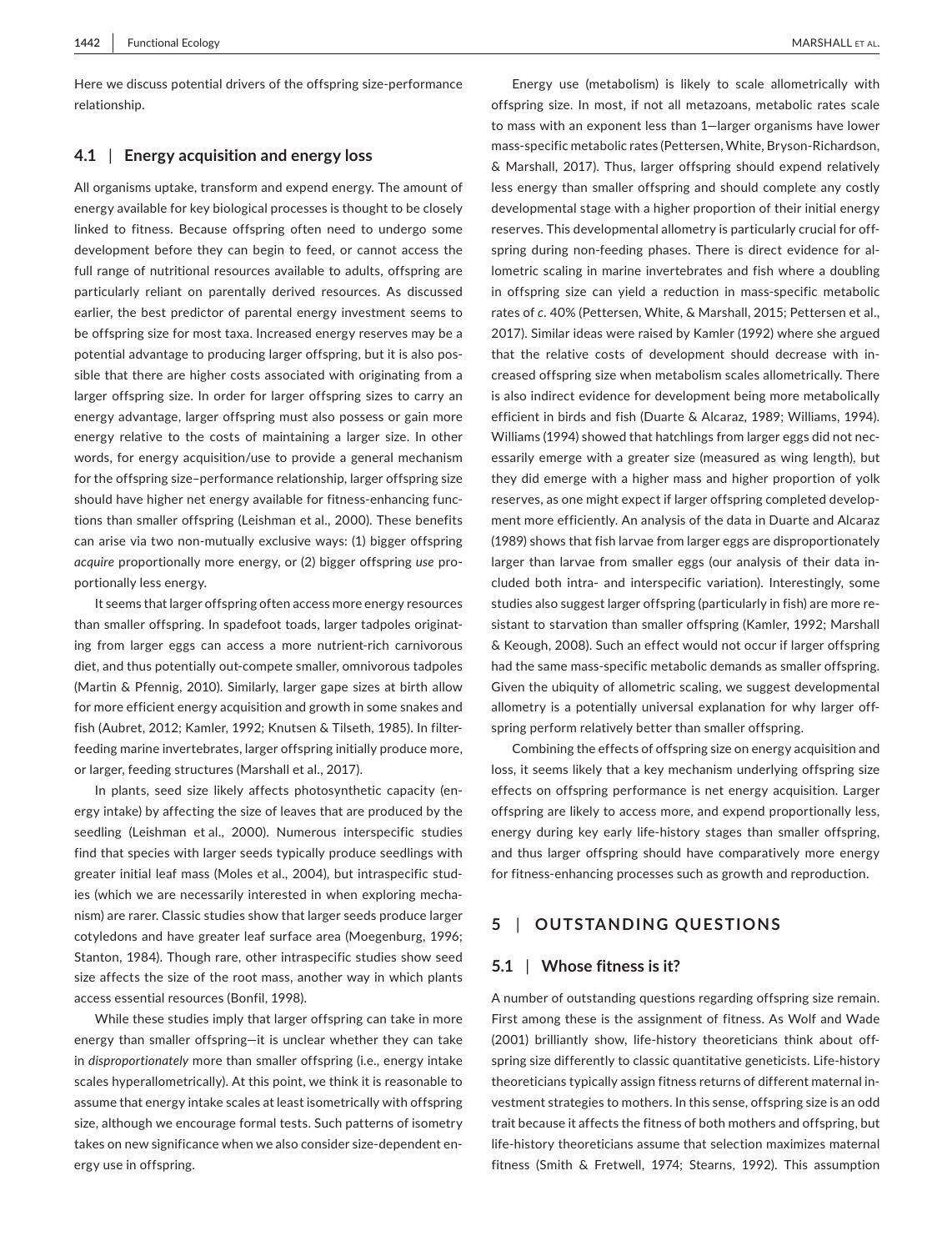arises because otherwise, it is hard to explain why selection would favour an offspring receiving less than perfect provisioning from the mother. Yet, the view that offspring sizes are the product of selection on mothers, is at odds with standard quantitative genetic theory that assigns fitness strictly to the organism bearing the trait (Wolf & Wade, 2001). From this perspective, given offspring size affects offspring fitness, selection should act on offspring size to maximize offspring fitness. Given the ubiquity of directional selection for increased offspring size (Rollinson & Rowe, 2015), under this framework then, we should expect larger offspring to be favoured, regardless of the trade-off mothers might face.

Wolf and Wade provided a clear reconciliation of this issue—they showed that neither view (life-history theory or the strict quantitative genetics view) was completely correct. Instead, it appears that the assignment of fitness will depend on the genetic covariance between offspring size in one generation and the next. We strongly recommend those interested read the paper in detail as it provides a clear path for resolving this issue. In the meantime, studies in model systems suggest that mothers generally win the parent–offspring conflict, with gene knockout studies revealing that maternal genes limit offspring size in both *Drosophila* and *Arabidopsis* (Dani & Kodandaramaiah, 2017)*.*

#### **5.2** | **Offspring size-number trade-off**

Models of offspring size inevitably assume a size-number tradeoff, but such trade-offs are not likely to be observed within or among species for reasons elegantly described by Stearns (1992, p. 80). Nevertheless, the true costs of producing offspring of different numbers and size are poorly resolved. For example, while the energy allocated to each offspring is non-trivial and reflected by size, there are other costs associated with producing offspring of different sizes or number. For example, if there are specialized reproductive structures for each offspring, then it might be more costly to produce multiple offspring than fewer offspring (Filin, 2015). If offspring use resources while being provisioned, that may alter the relative costs of offspring sizes (Sakai & Harada, 2001). If male gametes are limited, there are several reasons why making smaller, more numerous offspring will be costly and wasteful (Marshall et al., 2017). Unfortunately, the energy costs of brooding offspring, or the per capita costs of making reproductive structures are largely unknown and so a true energy budget of offspring, beyond the simple energy content of those offspring, remains unknown.

# **5.3** | **Offspring size and predation**

Offspring size may affect fitness simply because a physically larger offspring is fitter, regardless of energy considerations. For example, physical size may affect predation—this idea has been important to fish offspring size discussions for over 50 years (Kamler, 1992). If predators are size-limited, then larger offspring may simply be less susceptible to predation (Reznick, Callahan, & Llauredo, 1996).

Larger offspring can also have greater locomotory abilities, allowing them to better escape predators (Kamler, 1992). In some cases, however, larger offspring can actually be more attractive to predators in both plants (Gómez & Husband, 2004; Moegenburg, 1996; Wang & Ives, 2017) and animals (Donelan & Trussell, 2018; Gosler, Greenwood, & Perrins, 1995), but further tests are needed more generally. Similarly, larger offspring may actually make more effective predators/consumers (Martin & Pfennig, 2010; Palmer, 1990), but again there have been exceedingly few tests.

# **6** | **CONCLUSIONS**

Offspring size is a fascinating functional trait that shows predictable global patterns among species. Offspring size affects every part of an organism's life, from birth to reproduction and selection tends to favour larger offspring, although the strength of selection varies in space and time. We suggest that the negative relationship between offspring size and absolute latitude observed for some groups (large-egged clades that cannot insulate their offspring) is explained by the developmental window hypothesis. For other groups (birds and invertebrates), latitudinal patterns in selection appear to shape global patterns in offspring size, but more data are required for more robust tests of this prediction. We suggest that a major way in which offspring size affects subsequent offspring fitness is by altering the relative energy costs of development and subsequent energy intake at independence.

#### **AUTHORS' CONTRIBUTIONS**

All three authors wrote the first draft and contributed to subsequent revisions.

#### **DATA ACCESSIBILITY**

No new data are contained in this manuscript other than summary data provided in Supporting Information.

# **ORCID**

*Dustin J. Marshall* <http://orcid.org/0000-0001-6651-6219> *Amanda K. Pettersen* <http://orcid.org/0000-0001-6191-6563> *Hayley Cameron* <http://orcid.org/0000-0001-5004-6646>

# **REFERENCES**

- Allen, R. M., Buckley, Y. M., & Marshall, D. J. (2008). Offspring size plasticity in response to intraspecific competition: An adaptive maternal effect across life-history stages. *American Naturalist*, *171*, 225–237. <https://doi.org/10.1086/524952>
- Ashton, K. G., & Feldman, C. R. (2003). Bergmann's rule in nonavian reptiles: Turtles follow it, lizards and snakes reverse it. *Evolution*, *57*, 1151–1163. <https://doi.org/10.1111/j.0014-3820.2003.tb00324.x>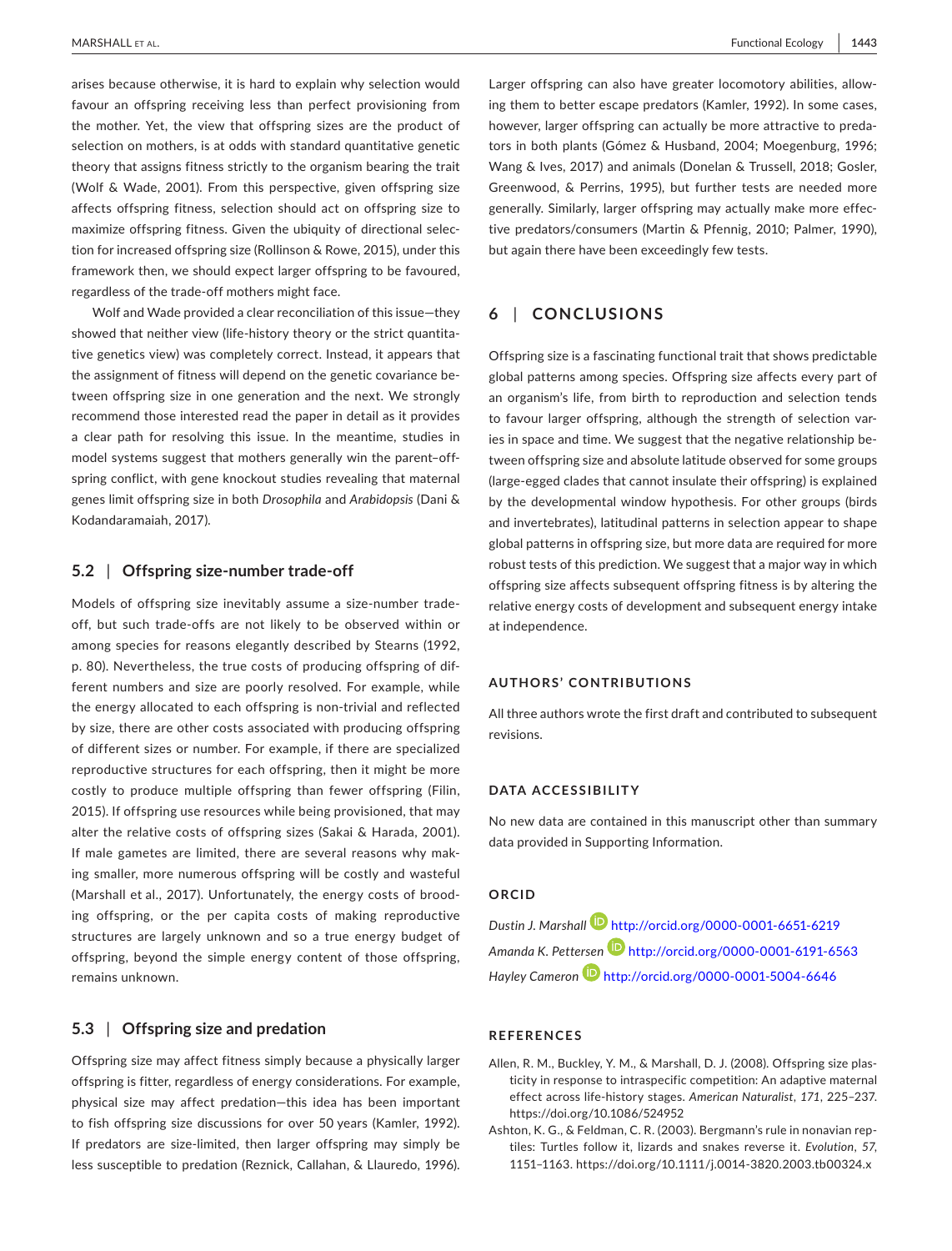- Atkinson, D., Morley, S. A., Weetman, D., & Hughes, R. N. (2001). Offspring size responses to maternal temperature in ectotherms. In D. Atkinson & M. Thorndyke (Eds.), *Environment and development: Genes, life histories and plasticity*. Oxford, UK: Bios Scientific Publishers.
- Aubret, F. (2012). Body-size evolution on islands: Are adult size variations in tiger snakes a nonadaptive consequence of selection on birth size? *American Naturalist*, *179*, 756–767. <https://doi.org/10.1086/665653>
- Barbosa, M., Lopes, I., Venancio, C., Janeiro, M. J., Morrisey, M. B., & Soares, A. (2015). Maternal response to environmental unpredictability. *Ecology and Evolution*, *5*, 4567–4577. [https://doi.org/10.1002/](https://doi.org/10.1002/ece3.1723) [ece3.1723](https://doi.org/10.1002/ece3.1723)
- Bashey, F. (2008). Competition as a selective mechanism for larger offspring size in guppies. *Oikos*, *117*, 104–113. [https://doi.](https://doi.org/10.1111/j.2007.0030-1299.16094.x) [org/10.1111/j.2007.0030-1299.16094.x](https://doi.org/10.1111/j.2007.0030-1299.16094.x)
- Bernardo, J. (1996). The particular maternal effect of propagule size, especially egg size: Patterns models, quality of evidence and interpretations. *American Zoologist*, *36*, 216–236. [https://doi.org/10.1093/](https://doi.org/10.1093/icb/36.2.216) [icb/36.2.216](https://doi.org/10.1093/icb/36.2.216)
- Blueweiss, L., Fox, H., Kudzma, V., Nakashima, D., Peters, R., & Sams, S. (1978). Relationships between body size and some life-history parameters. *Oecologia*, *37*, 257–272. <https://doi.org/10.1007/BF00344996>
- Bonfil, C. (1998). The effects of seed size, cotyledon reserves, and herbivory on seedling survival and growth in *Quercus rugosa* and *Q. laurina* (Fagaceae). *American Journal of Botany*, *85*, 79–87. [https://doi.](https://doi.org/10.2307/2446557) [org/10.2307/2446557](https://doi.org/10.2307/2446557)
- Bownds, C., Wilson, R. S., & Marshall, D. J. (2010). Why do colder mothers produce larger eggs? An optimality approach. *Journal of Experimental Biology*, *213*, 3796–3801.<https://doi.org/10.1242/jeb.043356>
- Burgess, S. C., & Marshall, D. J. (2011). Temperature-induced maternal effects and environmental predictability. *Journal of Experimental Biology*, *214*, 2329–2336.<https://doi.org/10.1242/jeb.054718>
- Burgess, S. C., & Marshall, D. J. (2014). Adaptive parental effects: The importance of estimating environmental predictability and offspring fitness appropriately. *Oikos*, *123*, 769–776. [https://doi.org/10.1111/](https://doi.org/10.1111/oik.01235) [oik.01235](https://doi.org/10.1111/oik.01235)
- Cameron, H., Monro, K., Malerba, M., Munch, S., & Marshall, D. (2016). Why do larger mothers produce larger offspring? A test of classic theory. *Ecology*, *97*, 3452–3459.<https://doi.org/10.1002/ecy.1590>
- Cameron, H., Monro, K., & Marshall, D. J. (2017). Should mothers provision their offspring equally? A manipulative field test. *Ecology Letters*, *20*, 1025–1033.<https://doi.org/10.1111/ele.12800>
- Dani, K. G. S., & Kodandaramaiah, U. (2017). Plant and animal reproductive strategies: Lessons from offspring size and number tradeoffs. *Frontiers in Ecology and Evolution*, *5*, 38. [https://doi.org/10.3389/](https://doi.org/10.3389/fevo.2017.00038) [fevo.2017.00038](https://doi.org/10.3389/fevo.2017.00038)
- de Casas, R. R., Willis, C. G., Pearse, W. D., Baskin, C. C., Baskin, J. M., & Cavender-Bares, J. (2017). Global biogeography of seed dormancy is determined by seasonality and seed size: A case study in the legumes. *New Phytologist*, *214*, 1527–1536. [https://doi.org/10.1111/](https://doi.org/10.1111/nph.14498) [nph.14498](https://doi.org/10.1111/nph.14498)
- Donelan, S. C., & Trussell, G. C. (2018). Synergistic effects of parental and embryonic exposure to predation risk on prey offspring size at emergence. *Ecology*, *99*, 68–78. <https://doi.org/10.1002/ecy.2067>
- Duarte, C. M., & Alcaraz, M. (1989). To produce many small or few large eggs – A size-independent reproductive tactic of fish. *Oecologia*, *80*, 401–404.<https://doi.org/10.1007/BF00379043>
- Einum, S., Finstad, A. G., Robertsen, G., Nislow, K. H., McKelvey, S., & Armstrong, J. D. (2011). Natal movement in juvenile Atlantic salmon: A body size-dependent strategy? *Population Ecology*, *54*, 285–294.
- Einum, S., & Fleming, I. A. (2004). Environmental unpredictability and offspring size: Conservative versus diversified bet-hedging. *Evolutionary Ecology Research*, *6*, 443–455.
- Filin, I. (2015). The relation between maternal phenotype and offspring size, explained by overhead material costs of reproduction. *Journal*

*of Theoretical Biology*, *364*, 168–178. [https://doi.org/10.1016/j.](https://doi.org/10.1016/j.jtbi.2014.09.007) [jtbi.2014.09.007](https://doi.org/10.1016/j.jtbi.2014.09.007)

- Fischer, K., Bot, A. N. M., Brakefield, P. M., & Zwaan, B. J. (2003). Fitness consequences of temperature-mediated egg size plasticity in a butterfly. *Functional Ecology*, *17*, 803–810. [https://doi.](https://doi.org/10.1111/j.1365-2435.2003.00798.x) [org/10.1111/j.1365-2435.2003.00798.x](https://doi.org/10.1111/j.1365-2435.2003.00798.x)
- Fox, C. W., & Czesak, M. E. (2000). Evolutionary ecology of progeny size in arthropods. *Annual Review of Entomology*, *45*, 341–369. [https://doi.](https://doi.org/10.1146/annurev.ento.45.1.341) [org/10.1146/annurev.ento.45.1.341](https://doi.org/10.1146/annurev.ento.45.1.341)
- Fox, C. W., Thakar, M. S., & Mosseau, T. A. (1997). Egg size plasticity in a seed beetle: An adaptive maternal effect. *American Naturalist*, *149*, 149–163. <https://doi.org/10.1086/285983>
- Geritz, S. A. H., van der Meijden, E., & Metz, J. A. J. (1999). Evolutionary dynamics of seed size and seedling competitive ability. *Theoretical Population Biology*, *55*, 324–343. [https://doi.org/10.1006/tpbi.1998.](https://doi.org/10.1006/tpbi.1998.1409) [1409](https://doi.org/10.1006/tpbi.1998.1409)
- Gillooly, J. F., Charnov, E. L., West, G. B., Savage, V. M., & Brown, J. H. (2002). Effects of size and temperature on developmental time. *Nature*, *417*, 70–73. <https://doi.org/10.1038/417070a>
- Gómez, J. M., & Husband, B. (2004). Bigger is not always better: Conflicting selective pressures on seed size in *Quercus ilex*. *Evolution*, *58*, 71–80. <https://doi.org/10.1111/j.0014-3820.2004.tb01574.x>
- Gosler, A. G., Greenwood, J. J. D., & Perrins, C. (1995). Predation risk and the cost of being fat. *Nature*, *377*, 621–623. [https://doi.](https://doi.org/10.1038/377621a0) [org/10.1038/377621a0](https://doi.org/10.1038/377621a0)
- Green, B. S. (2008). Maternal effects in fish populations. *Advances in Marine Biology*, *54*, 1–105.
- Hixon, M. A., Johnson, D. W., & Sogard, S. M. (2014). BOFFFFs: On the importance of conserving old-growth age structure in fishery populations. *Ices Journal of Marine Science*, *71*, 2171–2185. [https://doi.](https://doi.org/10.1093/icesjms/fst200) [org/10.1093/icesjms/fst200](https://doi.org/10.1093/icesjms/fst200)
- Iverson, J. B., Balgooyen, C. P., Byrd, K. K., & Lyddan, K. K. (1993). Latitudinal variation in egg and clutch size in turtles. *Canadian Journal of Zoology-Revue Canadienne De Zoologie*, *71*, 2448–2461. [https://doi.](https://doi.org/10.1139/z93-341) [org/10.1139/z93-341](https://doi.org/10.1139/z93-341)
- Kamel, S. J., & Williams, P. D. (2017). Resource exploitation and relatedness: Implications for offspring size variation within broods. *Oikos*, *126*, 1219–1226. <https://doi.org/10.1111/oik.04034>
- Kamler, E. (1992). *Early life history of fish: An energetic approach*. London, UK: Chapman & Hall.<https://doi.org/10.1007/978-94-011-2324-2>
- Kindsvater, H. K., Alonzo, S. H., Mangel, M., & Bonsall, M. B. (2010). Effects of age- and state-dependent allocation on offspring size and number. *Evolutionary Ecology Research*, *12*, 327–346.
- Knutsen, G. M., & Tilseth, S. (1985). Growth, development, and the feeding success of Atlantic Cod larvae *Gadus morhua* related to egg size. *Transactions of the American Fisheries Society*, *114*, 507–511. [https://doi.](https://doi.org/10.1577/1548-8659(1985)114%3c507:GDAFSO%3e2.0.CO;2) org/10.1577/1548-8659(1985)114<507:GDAFSO&gt;2.0.CO;2
- Krist, M. (2011). Egg size and offspring quality: A metaanalysis in birds. *Biological Reviews*, *86*, 692–716. [https://doi.](https://doi.org/10.1111/j.1469-185X.2010.00166.x) [org/10.1111/j.1469-185X.2010.00166.x](https://doi.org/10.1111/j.1469-185X.2010.00166.x)
- Lack, D. (1947). The significance of clutch size. *IBIS*, *89*, 668.
- Leishman, M. R., Wright, I. J., Moles, A. T., & Westoby, M. (2000). The evolutionary ecology of seed size. In M. Fenner (Ed.), *Seeds: The ecology of regeneration in plant communities*. Oxon, UK: CAB International.
- Lim, J. N., Senior, A. M., & Nakagawa, S. (2014). Heterogeneity in individual quality and reproductive trade-offs within species. *Evolution*, *68*, 2306–2318.
- Maino, J. L., Pirtle, E. I., & Kearney, M. R. (2017). The effect of egg size on hatch time and metabolic rate: Theoretical and empirical insights on developing insect embryos. *Functional Ecology*, *31*, 227–234. [https://](https://doi.org/10.1111/1365-2435.12702) [doi.org/10.1111/1365-2435.12702](https://doi.org/10.1111/1365-2435.12702)
- Marshall, D. J., Bonduriansky, R., & Bussiere, L. F. (2008). Offspring size variation within broods as a bet-hedging strategy in unpredictable environments. *Ecology*, *89*, 2506–2517. [https://doi.](https://doi.org/10.1890/07-0267.1) [org/10.1890/07-0267.1](https://doi.org/10.1890/07-0267.1)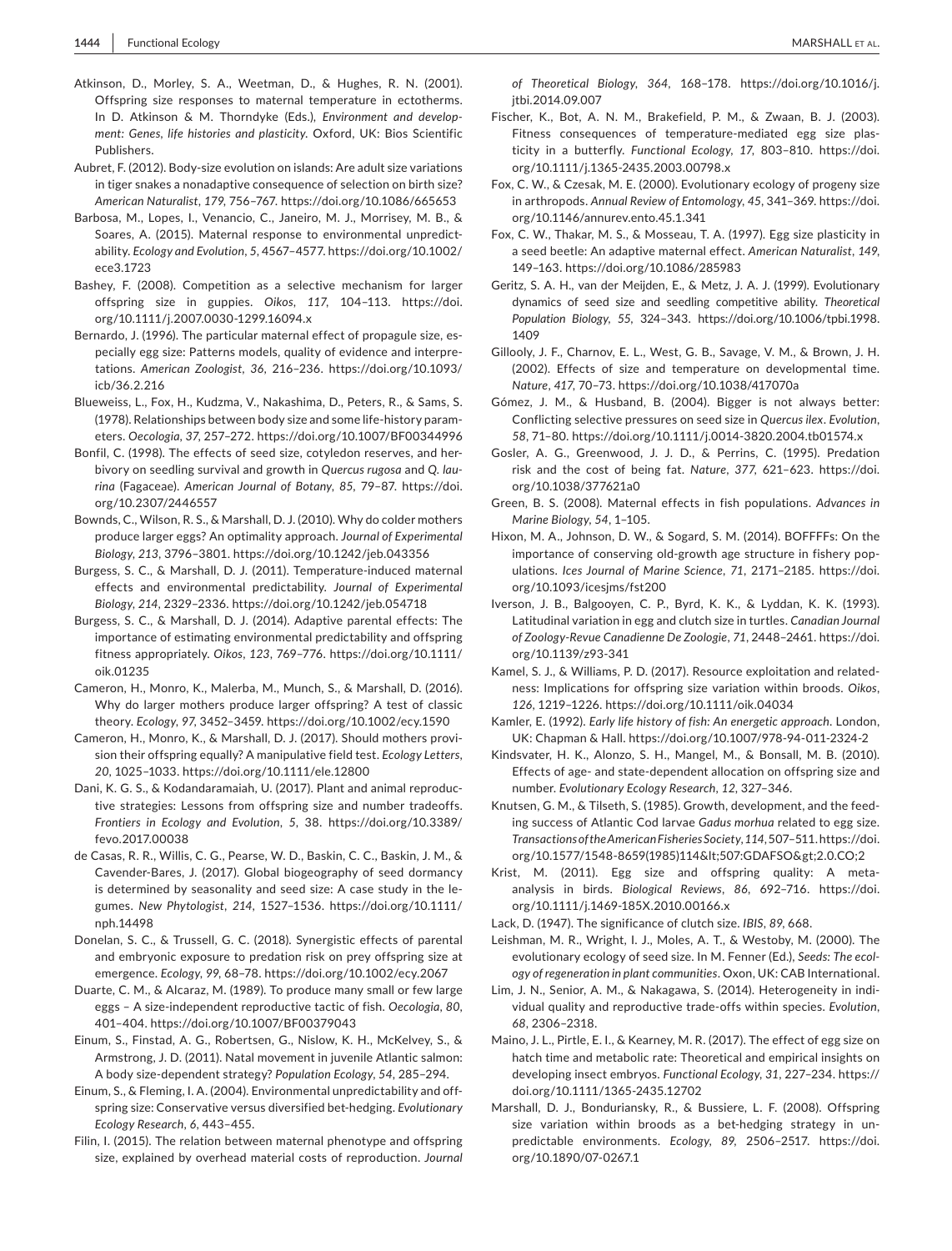- Marshall, D. J., & Burgess, S. C. (2015). Deconstructing environmental predictability: Seasonality, environmental colour and the biogeography of marine life histories. *Ecology Letters*, *18*, 174–181. [https://doi.](https://doi.org/10.1111/ele.12402) [org/10.1111/ele.12402](https://doi.org/10.1111/ele.12402)
- Marshall, D. J., Heppell, S. S., Munch, S. B., & Warner, R. R. (2010). The relationship between maternal phenotype and offspring quality: Do older mothers really produce the best offspring? *Ecology*, *91*, 2862– 2873.<https://doi.org/10.1890/09-0156.1>
- Marshall, D. J., & Keough, M. J. (2008). The evolutionary ecology of offspring size in marine invertebrates. *Advances in Marine Biology*, *53*,  $1 - 60.$
- Marshall, D. J., Krug, P. J., Kupriyanova, E. K., Byrne, M., & Emlet, R. B. (2012). The biogeography of marine invertebrate life histories. In D. J. Futuyma (Ed.), *Annual review of ecology, evolution, and systematics* (Vol. 43, pp. 97–114). Palo Alto, CA: Annual Reviews.
- Marshall, D. J., Reitzel, A. M., & McAlister, J. S. (2017). Evolutionary ecology of parental investment and larval diversity. In T. J. Carrier, A. M. Reitzel, & A. Heyland (Eds), *Evolutionary ecology of marine invertebrate larvae* (pp. 34–49). Oxford University Press.
- Marshall, D. J., & Uller, T. (2007). When is a maternal effect adaptive? *Oikos*, *116*, 1957–1963. [https://doi.org/10.1111/j.2007.0030-1299.](https://doi.org/10.1111/j.2007.0030-1299.16203.x) [16203.x](https://doi.org/10.1111/j.2007.0030-1299.16203.x)
- Martin, R. A., & Pfennig, D. W. (2010). Maternal investment influences expression of resource polymorphism in amphibians: Implications for the evolution of novel resource-use phenotypes. *PLoS One*, *5*, 7.
- McGinley, M. A., Temme, D. H., & Geber, M. A. (1987). Parental investment in offspring in variable environments: Theoretical and empirical considerations. *American Naturalist*, *130*, 370–398. [https://doi.](https://doi.org/10.1086/284716) [org/10.1086/284716](https://doi.org/10.1086/284716)
- Moegenburg, S. M. (1996). Sabal palmetto seed size: Causes of variation, choices of predators, and consequences for seedlings. *Oecologia*, *106*, 539–543. <https://doi.org/10.1007/BF00329713>
- Moles, A. T., Warton, D. I., Stevens, R. D., & Westoby, M. (2004). Does a latitudinal gradient in seedling survival favour larger seeds in the tropics? *Ecology Letters*, *7*, 911–914. [https://doi.](https://doi.org/10.1111/j.1461-0248.2004.00647.x) [org/10.1111/j.1461-0248.2004.00647.x](https://doi.org/10.1111/j.1461-0248.2004.00647.x)
- Moles, A. T., & Westoby, M. (2003). Latitude, seed predation and seed mass. *Journal of Biogeography*, *30*, 105–128. [https://doi.](https://doi.org/10.1046/j.1365-2699.2003.00781.x) [org/10.1046/j.1365-2699.2003.00781.x](https://doi.org/10.1046/j.1365-2699.2003.00781.x)
- Morgulis, S. (1909). The influence of the size of the egg and temperature on the growth of the frog. *American Naturalist*, *43*, 57–66. [https://doi.](https://doi.org/10.1086/279020) [org/10.1086/279020](https://doi.org/10.1086/279020)
- Morrongiello, J. R., Bond, N. R., Crook, D. A., & Wong, B. B. M. (2012). Spatial variation in egg size and egg number reflects trade-offs and bet-hedging in a freshwater fish. *Journal of Animal Ecology*, *81*, 806–817. [https://doi.org/10.1111/j.1365-2656.2012.](https://doi.org/10.1111/j.1365-2656.2012.01961.x) [01961.x](https://doi.org/10.1111/j.1365-2656.2012.01961.x)
- Palmer, A. R. (1990). Predator size, prey size and the scaling of vulnerability: Hatchling gastropods vs. barnacles. *Ecology*, *71*, 759–775. [https://](https://doi.org/10.2307/1940328) [doi.org/10.2307/1940328](https://doi.org/10.2307/1940328)
- Pauly, D., & Pullin, R. S. V. (1988). Hatching time in spherical, pelagic marine fish eggs in response to temperature and egg size. *Environmental Biology of Fishes*, *22*, 261–271. [https://doi.org/10.1007/BF000](https://doi.org/10.1007/BF00004892) [04892](https://doi.org/10.1007/BF00004892)
- Pepin, P. (1991). Effect of temperature and size on development, mortality, and survival rates of the pelagic early life-history stages of marine fish. *Canadian Journal of Fisheries and Aquatic Sciences*, *48*, 503–518. <https://doi.org/10.1139/f91-065>
- Pettersen, A. K., White, C. R., Bryson-Richardson, R. J., & Marshall, D. J. (2017). Does the cost of development scale allometrically with offspring size? *Functional Ecology*. *32*, 762–772. [https://doi.](https://doi.org/10.1111/1365-2435.13015) [org/10.1111/1365-2435.13015](https://doi.org/10.1111/1365-2435.13015)
- Pettersen, A. K., White, C. R., & Marshall, D. J. (2015). Why does offspring size affect performance? Integrating metabolic scaling with

life-history theory. *Proceedings of the Royal Society B-Biological Sciences*, *282*, 1–9.

- Philippi, T., & Seger, J. (1989). Hedging ones evolutionary bets, revisited. *Trends in Ecology & Evolution*, *4*, 41–44. [https://doi.](https://doi.org/10.1016/0169-5347(89)90138-9) [org/10.1016/0169-5347\(89\)90138-9](https://doi.org/10.1016/0169-5347(89)90138-9)
- Plaistow, S. J., Lapsley, C. T., & Benton, T. G. (2006). Context-dependent intergenerational effects: The interaction between past and present environments and its effect on population dynamics. *American Naturalist*, *167*, 206–215.
- Rahn, H., & Ar, A. (1974). The avian egg: Incubation time and water loss. *The Auk*, *76*, 147–152.
- Reznick, D., Callahan, H., & Llauredo, R. (1996). Maternal effects on offspring quality in Poeciliid fishes. *American Zoologist*, *36*, 147–156. <https://doi.org/10.1093/icb/36.2.147>
- Rollinson, N., & Hutchings, J. A. (2010). Why does egg size increase with maternal size? Effects of egg size and egg density on offspring phenotypes in Atlantic salmon (*Salmo salar*). *Evolutionary Ecology Research*, *12*, 949–960.
- Rollinson, N., & Hutchings, J. A. (2011). Body size-specific maternal effects on the offspring environment shape juvenile phenotypes in Atlantic salmon. *Oecologia*, *166*, 889–898. [https://doi.org/10.1007/](https://doi.org/10.1007/s00442-011-1945-9) [s00442-011-1945-9](https://doi.org/10.1007/s00442-011-1945-9)
- Rollinson, N., & Rowe, L. (2015). Persistent directional selection on body size and a resolution to the paradox of stasis. *Evolution*, *69*, 2441– 2451.<https://doi.org/10.1111/evo.12753>
- Rollinson, N., & Rowe, L. (2016). The positive correlation between maternal size and offspring size: Fitting pieces of a life-history puzzle. *Biological Reviews*, *91*, 1134–1148. [https://doi.org/10.1111/](https://doi.org/10.1111/brv.12214) [brv.12214](https://doi.org/10.1111/brv.12214)
- Ronget, V., Gaillard, J.-M., Coulson, T., Garratt, M., Gueyffier, F., Lega, J.- C., & Lemaître, J.-F. (2017). Causes and consequences of variation in offspring body mass: Meta-analyses in birds and mammals. *Biological Reviews*, *93*, 1–27.
- Sakai, S., & Harada, Y. (2001). Why do large mothers produce large offspring? Theory and a test. *American Naturalist*, *157*, 348–359. [https://](https://doi.org/10.1086/319194) [doi.org/10.1086/319194](https://doi.org/10.1086/319194)
- Schenk, K., & Sondgerath, D. (2005). Influence of egg size differences within egg clutches on larval parameters in nine libellulid species (*Odonata*). *Ecological Entomology*, *30*, 456–463. [https://doi.](https://doi.org/10.1111/j.0307-6946.2005.00707.x) [org/10.1111/j.0307-6946.2005.00707.x](https://doi.org/10.1111/j.0307-6946.2005.00707.x)
- Smith, C. C., & Fretwell, S. D. (1974). The optimal balance between size and number of offspring. *American Naturalist*, *108*, 499–506. [https://](https://doi.org/10.1086/282929) [doi.org/10.1086/282929](https://doi.org/10.1086/282929)
- Stanton, M. L. (1984). Seed variation in wild radish: Effect of seed size on components of seedling and adult fitness. *Ecology*, *65*, 1105–1112. <https://doi.org/10.2307/1938318>
- Stearns, S. C. (1992). *The evolution of life histories*. Oxford, UK: Oxford University Press.
- Swanson, E. M., Espeset, A., Mikati, I., Bolduc, I., Kulhanek, R., Whiter, W. A., … Snell-Rood, E. C. (2016). Nutrition shapes life-history evolution across species. *Proceedings of the Royal Society B-Biological Sciences*, *283*, 9.
- Thorson, G. (1936). The larval development, growth and metabolism of arctic marine bottom invertebrates compared with those of other seas. *Meddelelser om Grønland*, *100*, 1–155.
- Turnbull, L., Santamaria, L., Martorell, T., Rallo, J., & Hector, A. (2006). Seed size variability: From carob to carats. *Biology Letters*, *2*, 397– 400.<https://doi.org/10.1098/rsbl.2006.0476>
- Uller, T., Nakagawa, S., & English, S. (2013). Weak evidence for anticipatory parental effects in plants and animals. *Journal of Experimental Biology*, *26*, 2161–2170.
- Van der Have, T. M., & de Jong, G. (1996). Adult size in ectotherms: Temperature effects on growth and differentiation. *Journal of Theoretical Biology*, *183*, 329–340. [https://doi.org/10.1006/](https://doi.org/10.1006/jtbi.1996.0224) [jtbi.1996.0224](https://doi.org/10.1006/jtbi.1996.0224)